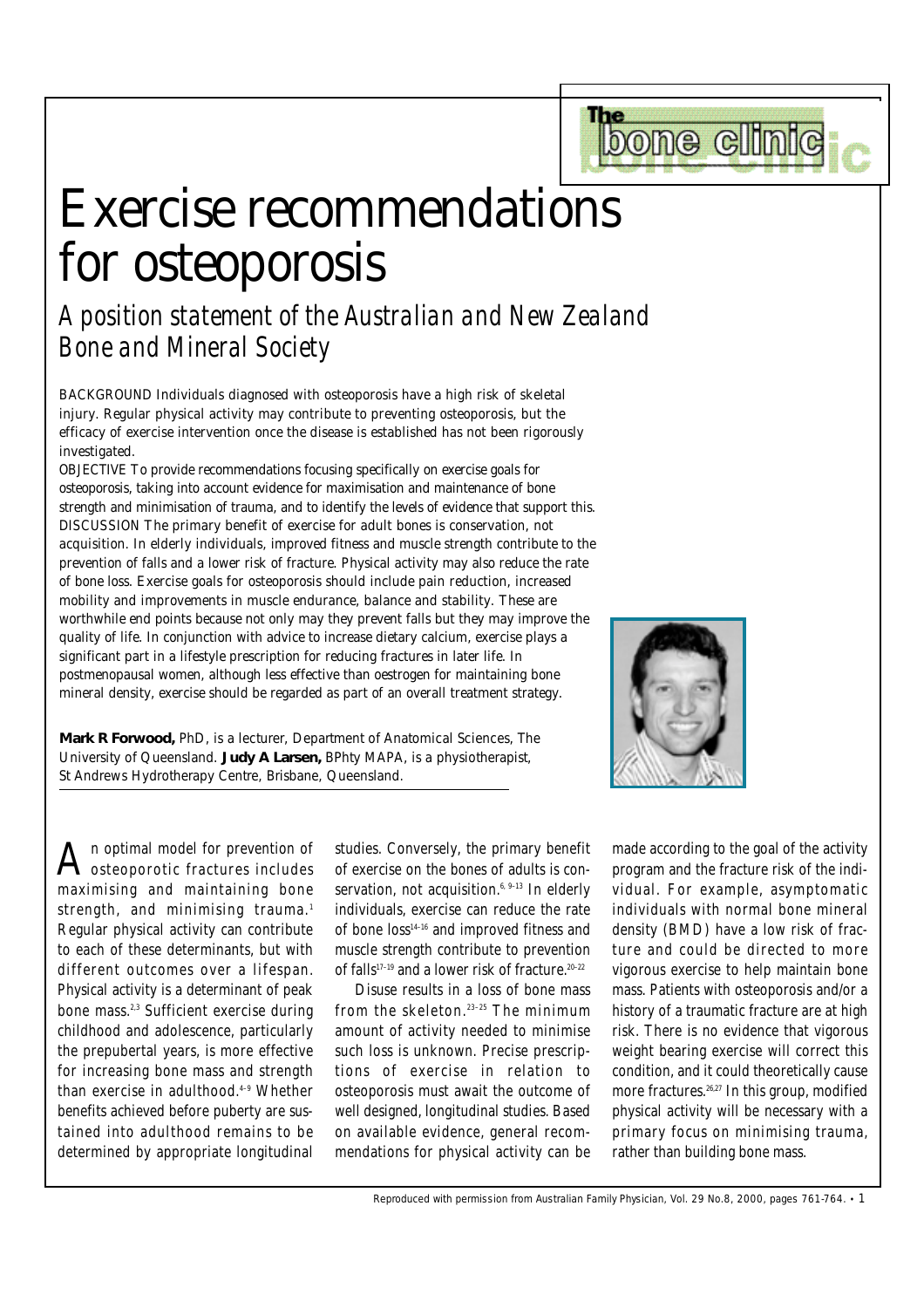## ■ **Exercise recommendations for osteoporosis**



Figure 1. With minimal equipment, rhomboids and lower trapezius muscles can be exercised in a range of positions for improving posture. In this example the patient sits in a doorway with arms positioned as shown. While moving forwards gently, a stretch of the anterior shoulder and chest muscles is achieved. The patient is also encouraged to activate the rhomboid and trapezius muscles by pulling their arms a small distance off the wall and pulling their scapula down and inwards. After instruction on technique, such exercises can be continued at home.

# **Exercise and osteoporosis**

Primary goals should focus on:

- improved fitness
- muscle strength
- posture.

Physical inactivity, postural instability and muscle weakness are independent contributors to the risk of fracture*.* 20,28 *(Table 1)* Among older community dwelling women, greater physical activity is associated with a lower risk for hip fractures.<sup>20-22</sup> Moreover, improvements in muscular strength and endurance, balance and stability, reaction and movement time decrease the predisposition to fall.17–19, 28–31 A combination of aerobic and resistance (strength training) exercises provides a balanced program which is safe.32 *(Figures 1–4).* Activities such as walking, tai chi, dance routines or



Figure 2. Simple devices such as theratube can also be used at the clinic or at home to build muscle strength and endurance in postural muscles. As shown, postural education should be included with instructions for performing the exercise.

exercise tapes for 20–30 minutes, 2–3 times per week can improve fitness, muscle strength and balance.<sup>29,31,33,34</sup> Free weights attached to the limbs, or rubber tubes attached to a secure object can be used for muscle training *(Figures 2, 4).* For strength training, a single set program of 8–10 exercises, performed a minimum of two times per week is recommended over multiple set programs because it is less time consuming, more efficient and produces most of the health and fitness benefits.<sup>12,35,36</sup>

Targeted exercise programs have a greater impact than general programs for preventing falls $17,18$  and they can significantly improve the quality of life and level of daily function.37 To this end, postural exercises to increase back extensor strength, to correct forward head postures, and maintain and improve shoulder range of motion and trunk stability should be considered on an individual basis. 34,37 Individuals who are frail, severely kyphotic, or suffer from pain or poor balance may benefit from water exercise (hydrotherapy) or home based activities of low intensity *(Figure 4b)*. <sup>31</sup> Due to increased skeletal fragility, exercises should be chosen to avoid adverse events. Patients with a diagnosis of osteoporosis

## Table 1. Exercise goals for osteoporosis

- Muscle strength and endurance
- Balance and stability
- Mobility and quality of life
- Prevention of falls

# Table 2. Exercises to avoid in osteoporosis

- Dynamic abdominal exercises (eg. situps)
- Twisting movements (eg. golf swing)
- Trunk flexion
- Abrupt or explosive loading
- High impact loading

## Table 3. Exercise for bone maintenance in adults

#### Aims

- Maintain muscle strength and fitness
- Maintain balance, stability and coordination
- Maintain bone mass

## Methods

- Include upper, lower limb and trunk (site specificity)
- Maintain regular exercise or physical activity (benefits are lost if training is discontinued)
- Exercise 2–3 times per week for:
	- 15–60 minutes (aerobic) and/or
	- a single set of 8–10 exercises (strength training)
- Exercise at 70–80% functional capacity or maximum strength (exercise intensity)
- Perform weight bearing activities and strength training for aerobic conditioning, muscle strength and bone mass. Include exercises for balance, flexibility and coordination

2 • Reproduced with permission from Australian Family Physician, Vol. 29, No.8, 2000, pages 761-764.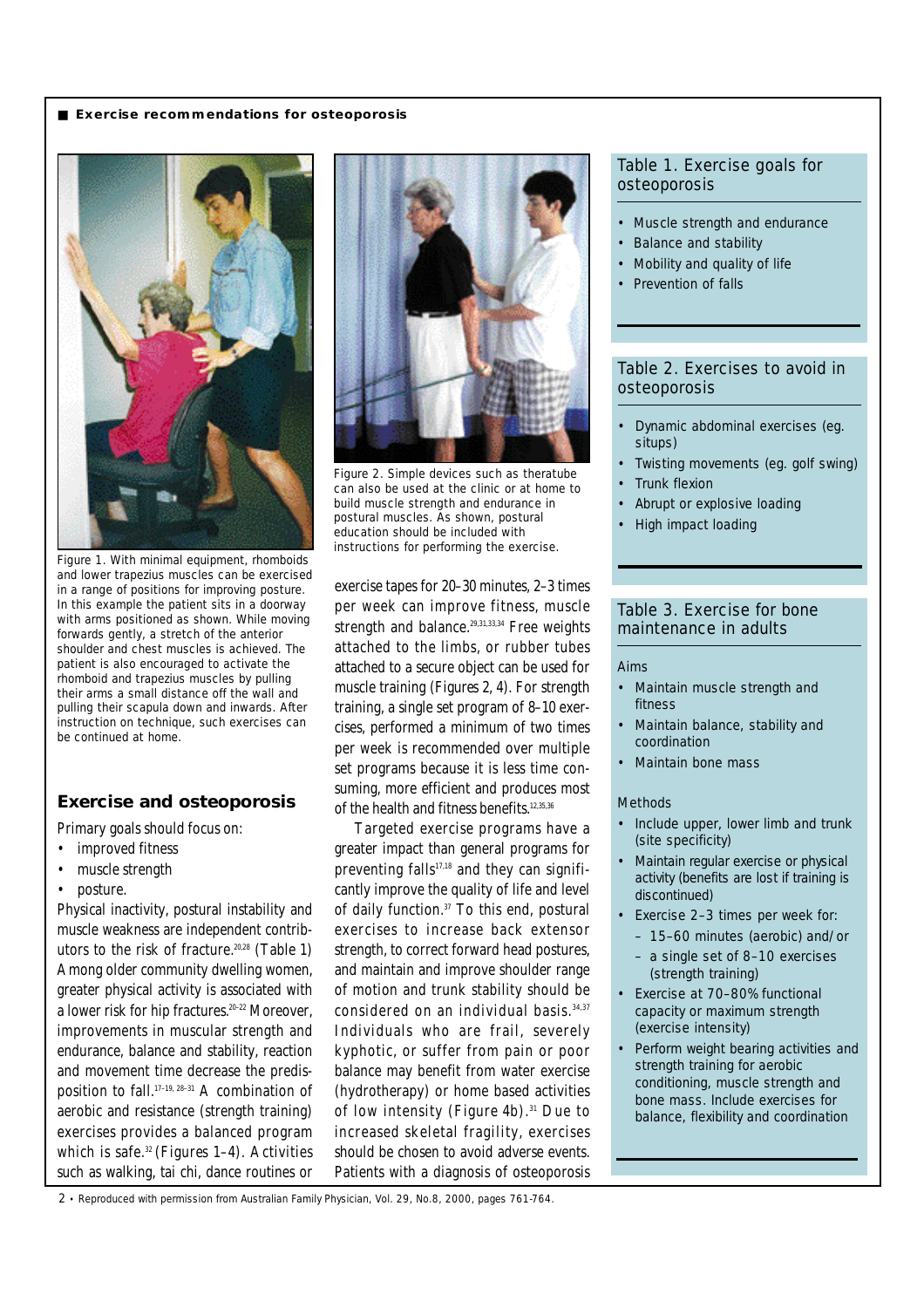## **Exercise recommendations for osteoporosis** ■



Figure 3. Abdominal muscle strength and trunk stability are essential for good posture and can be progressively developed. Here, the patient lifts one leg while maintaining pelvic tilt and trunk stability. Dynamic exercises for the abdominal muscles should be avoided in patients with osteoporosis.

should avoid dynamic abdominal exercises (trunk flexion) and exercise that requires twisting, explosive, or staccato movements. 27 *(Table 2, Figure 3)*

## **Exercise to maximise or maintain bone mass**

In healthy adults, vigorous exercise programs and resistance training of moderate to high intensity can preserve bone density<sup>10,16</sup> or result in modest (1–3%) increases in bone mineral content at clinically relevant sites.<sup>5,11-13,15,36,38</sup> The positive effects of physical activity are site specific $4,7,39$  and may also depend on moderate to high calcium intakes  $(>1000 \text{ mg/day})$ <sup>40,41</sup> but this is yet to be proven in randomised controlled clinical trials. Weight bearing physical activity is important for maintenance of bone mass $6.9,42$ and activities that increase muscle strength are also safe and beneficial, particularly for bones of the upper limb.12,36,39 An optimal exercise program should include activities for increasing strength, balance, flexibility and coordination of the upper and lower limbs and trunk.<sup>32</sup>

To influence BMD, physical activities of sufficient intensity undertaken two or three times per week may be sufficient frequency. 8,12,36 Training intensities between 70–80% of functional capacity, or maximum strength $5,12,16,36,38$  can preserve bone density, but it remains to be deter-



Figure 4. Quadriceps strength is an independent contributor to the risk of fracture in men and women. (a) Muscle strength can be progressively increased with simple knee extension exercises with small weights attached to the ankle. In this exercise, the pillow helps to prevent forward slumping by supporting the elbows during the exercise. (b) Individuals who are frail, severely kyphotic or suffer from pain or poor balance may benefit from water exercise (hydrotherapy). Paddles of different sizes are used to alter the amount of resistance.

#### **Levels of evidence**

A large volume of literature exists with respect to skeletal adaptations to exercise. Evidence for the statements made in this article were graded according to the NH&MRC system for assessing the level of evidence<sup>44</sup> and studies were included on this basis.

- Level 1 evidence is a systematic review of all randomised, controlled trials, and represents the gold standard: references 5, 7, 10, 11, 12, 13, 14, 36, 39.
- Level 2 evidence is obtained from at least one properly randomised trial: references 17, 26, 37.
- Level 3 is obtained from well designed trials without randomisation, or from well designed cohort or case control studies: references 3, 4, 8, 15, 16, 18, 19, 20 21, 22, 25, 28, 30, 31, 38, 40, 42.
- Level 4 represents the opinions of respected authorities based on clinical experience, descriptive studies or reports of expert communities: references 32, 33, 35, 43.

mined whether these are optimal for influencing BMD. Low intensity exercise such as walking has minimal effect on BMD.40 In adults, any skeletal benefit accrued from an exercise program will not be sustained if an individual returns to a sedentary lifestyle.<sup>6,38</sup>

# **Conclusion**

In conjunction with advice to increase dietary calcium, exercise plays a significant part of a lifestyle prescription for reducing fractures in later life. In postmenopausal women, it is less effective than oestrogen for maintaining BMD<sup>14,43</sup> and should be regarded as part of an overall treatment strategy.

#### **Acknowledgments**

We thank the many members of ANZBMS and the Medical and Scientific Advisory Board of Osteoporosis Australia for critical comments on early drafts of the manuscript.

#### **References**

- 1. Henderson N K, White C P, Eisman J A. The roles of exercise and fall risk reduction in the prevention of osteoporosis. Endocrinol Metab Clin Nth Am 1998; 27:369–387.
- 2. Bailey D A, Faulkner R A, McKay H A. Growth, physical activity and bone mineral acquisition. In: Holloszy J O ed. Exercise and Sports Sciences Reviews, Vol 24. Baltimore: Williams and Wilkins, 1996; 233–266.
- 3. Welten D C, Kemper H C, Post G B, Van Mechelen W, Twisk J, Lips P, Teule G J. Weight bearing activity during youth is a more important factor for peak bone mass than calcium intake. J Bone Miner Res 1994; 9:1089–1096.
- 4. Bass S, Pearce G, Bradney M, Hendrich E, Delmas P D, Harding A, Seeman E. Exercise